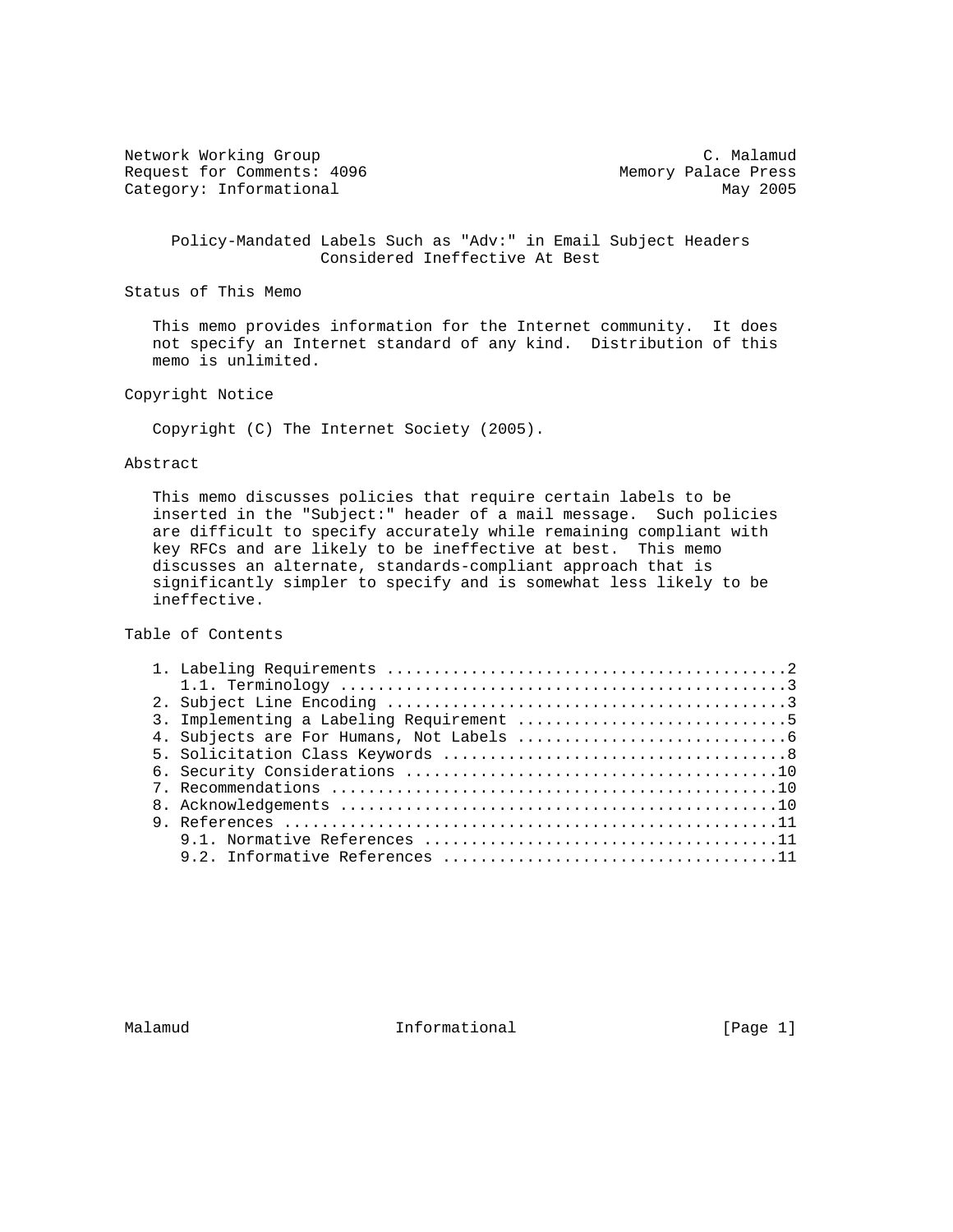#### 1. Labeling Requirements

 The U.S. Congress and President have enacted the Controlling the Assault of Non-Solicited Pornography and Marketing Act of 2003 (CAN-SPAM Act of 2003) [US], which requires in Section 11(2) that the Federal Trade Commission:

 "[transmit to the Congress] a report, within 18 months after the date of enactment of this Act, that sets forth a plan for requiring commercial electronic mail to be identifiable from its subject line, by means of compliance with Internet Engineering Task Force Standards, the use of the characters "ADV" in the subject line, or other comparable identifier, or an explanation of any concerns the Commission has that cause the Commission to recommend against this plan."

 The Korean Government has enacted the Act on Promotion of Information and Communication and Communications Network Utilization and Information Protection of 2001 [Korea]. As explained by the Korea Information Security Agency, the government body with enforcement authority under the act, Korean law makes it mandatory as of June, 2003 to:

 "include the '@' (at) symbol in the title portion (right-side) of any commercial e-mail address, in addition to the words '(Advertisement)' or '(Adult Advertisement)' as applicable. The inclusion of the '@' symbol, as proposed by the Korean government, is intended to indicate an e-mail advertisement. Because e-mails easily cross international borders, the '@' symbol may be used as a symbol for filtering advertisement mails." [KISA]

 The State of Colorado has enacted the Colorado Junk Email Law, which states:

 "It shall be a violation of this article for any person that sends an unsolicited commercial electronic mail message to fail to use the exact characters "ADV:" (the capital letters "A", "D", and "V", in that order, followed immediately by a colon) as the first four characters in the subject line of an unsolicited commercial electronic mail message." [Colorado]

 The Rules of Professional Conduct of the Florida Bar require, in Rule 4-7.6(c)(3) states:

 "A lawyer shall not send, or knowingly permit to be sent, on the lawyer's behalf or on behalf of the lawyer's firm or partner, an associate, or any other lawyer affiliated with the lawyer or the lawyer's firm, an unsolicited electronic mail communication

Malamud Informational [Page 2]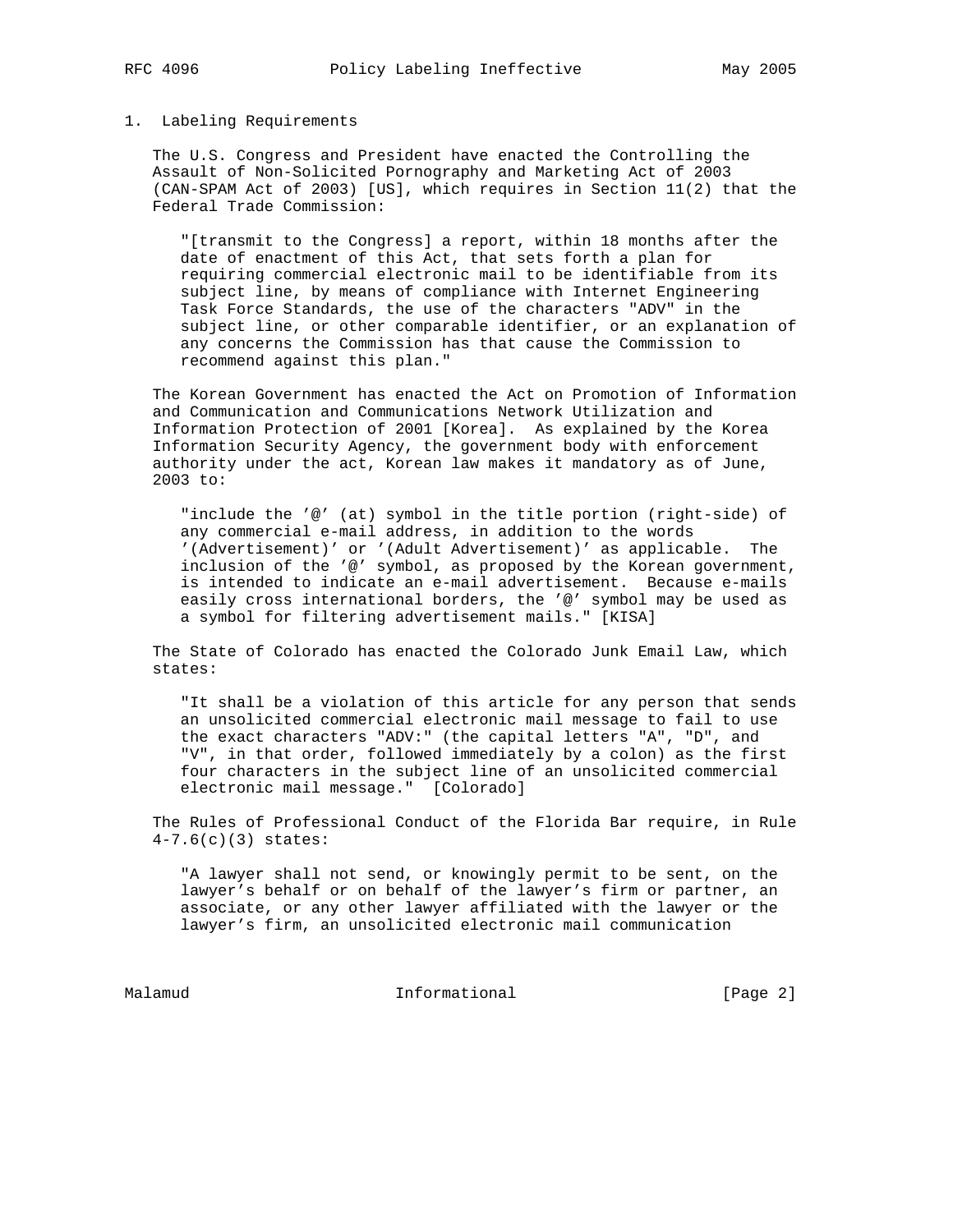directly or indirectly to a prospective client for the purpose of obtaining professional employment unless ... the subject line of the communication states 'legal advertisement.'" [Florida]

 A subject line that complies with the above requirements might read as follows:

Subject: ADV: @ (Advertisement) legal advertisement

 A more comprehensive survey of applicable laws would, no doubt, lengthen the above example considerably.

1.1. Terminology

 The key words "MUST", "MUST NOT", "REQUIRED", "SHALL", "SHALL NOT", "SHOULD", "SHOULD NOT", "RECOMMENDED", "MAY", and "OPTIONAL" in this document are to be interpreted as described in BCP 14, [RFC2119].

2. Subject Line Encoding

 The basic definition of the "Subject:" of an electronic mail message is contained in [RFC2822]. The normative requirements that apply to all headers are:

o The maximum length of the header field is 998 characters.

o Each line must be no longer than 78 characters.

 A multi-line subject field is indicated by the presence of a carriage return and white space, as follows:

 Subject: This is a test

 On the subject of the three unstructured fields ( "Subject:", "Comments:", and "Keywords:"), the standard indicates that these are "intended to have only human-readable content with information about the message." In addition, on the specific subject of the "Subject:" field, the standard states:

 The "Subject:" field is the most common and contains a short string identifying the topic of the message. When used in a reply, the field body MAY start with the string "Re: " (from the Latin "res", in the matter of) followed by the contents of the "Subject:" field body of the original message. If this is done, only one instance of the literal string "Re: " ought to be used since use of other strings or more than one instance can lead to undesirable consequences.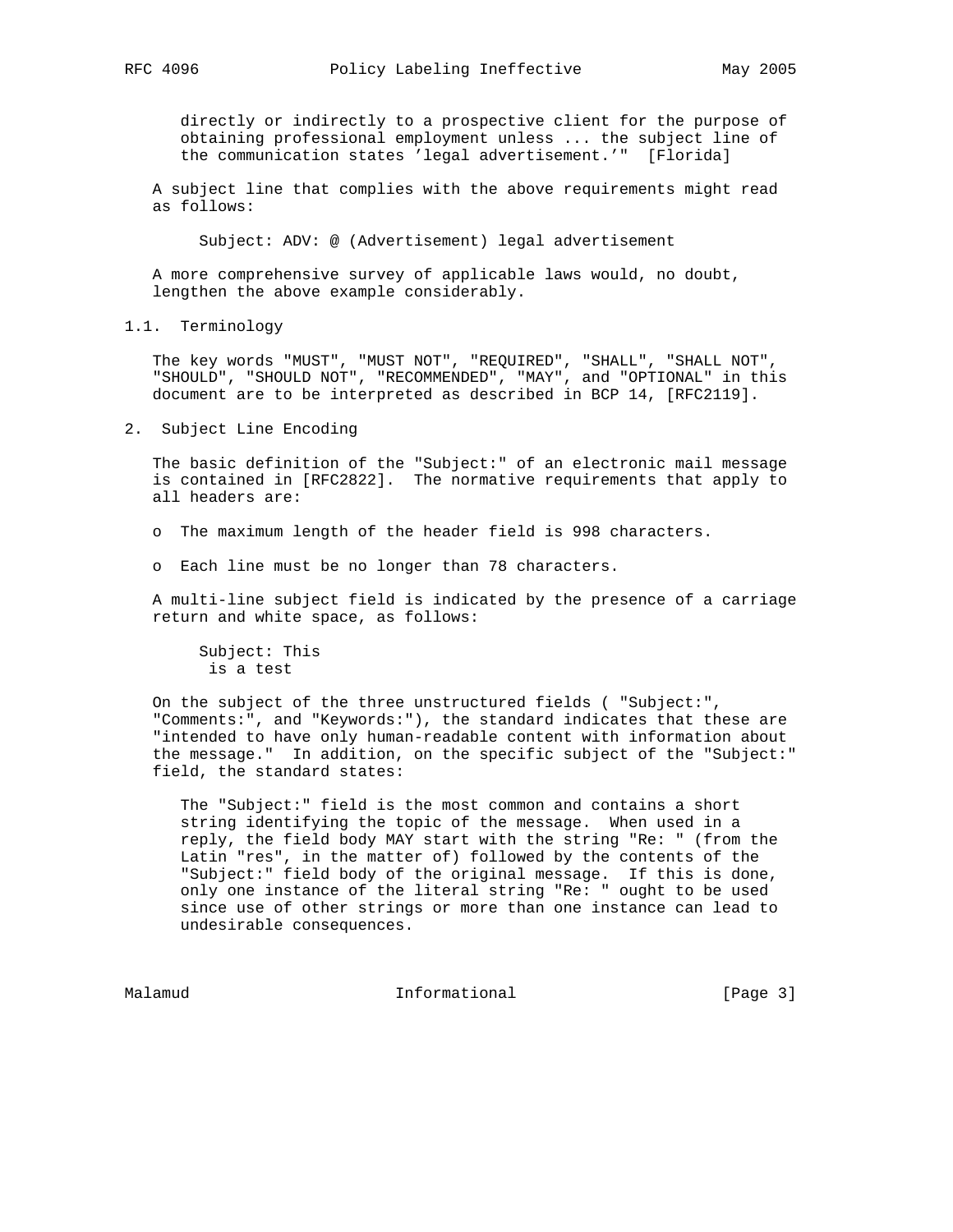Further guidance on the structure of the "Subject:" field is contained in [RFC2047], which species the mechanisms for character set encoding in mail headers. [RFC2978] specifies a mechanism for registering different character sets with the [IANA].

 In addition to choosing a character set, [RFC2047] uses two algorithms, known as "Base64 Encoding" and "Quoted Printable", which are two different methods for encoding characters that fall outside the basic 7-bit ASCII requirements that are specified in the core electronic mail standards.

Thus, an encoded piece of text consists of the following components:

- o The string "=?", which signifies the beginning of encoded text.
- o A valid character set indicator.
- o The string "?", which is a delimiter.
- o The string "b" if "Base64 Encoding" is used or the string "q" if "Quoted Printable" encoding is used.
- o The string "?", which is a delimiter.
- o The text, which has been properly encoded.
- o The string "?=", which signifies the ending of the encoded text.

 A simple example would be to use the popular [8859-1] character set, which has accents and other characters not found in the ASCII character set:

- o "Subject: This is an ADV:" is an unencoded header.
- o "Subject: =?iso-8859-1?b?VGhpcyBpcyBhbiBBRFY6?=" is encoded using Base64.
- o "Subject: =?iso-8859-1?q?This=20is=20an=20ADV:?=" is encoded using Quoted Printable.
- o "Subject: =?iso-8859-1?q?This=20is=20an=20=41=44=56=3A?=" is also encoded using Quoted Printable, but instead the last four characters are encoded with their hexadecimal representations.

 Note that both character set and encoding indicators are case insensitive. Additional complexity can be introduced by appending a language specification to the character set indication, as specified in [RFC2231] and [RFC3066]. This language specification consists of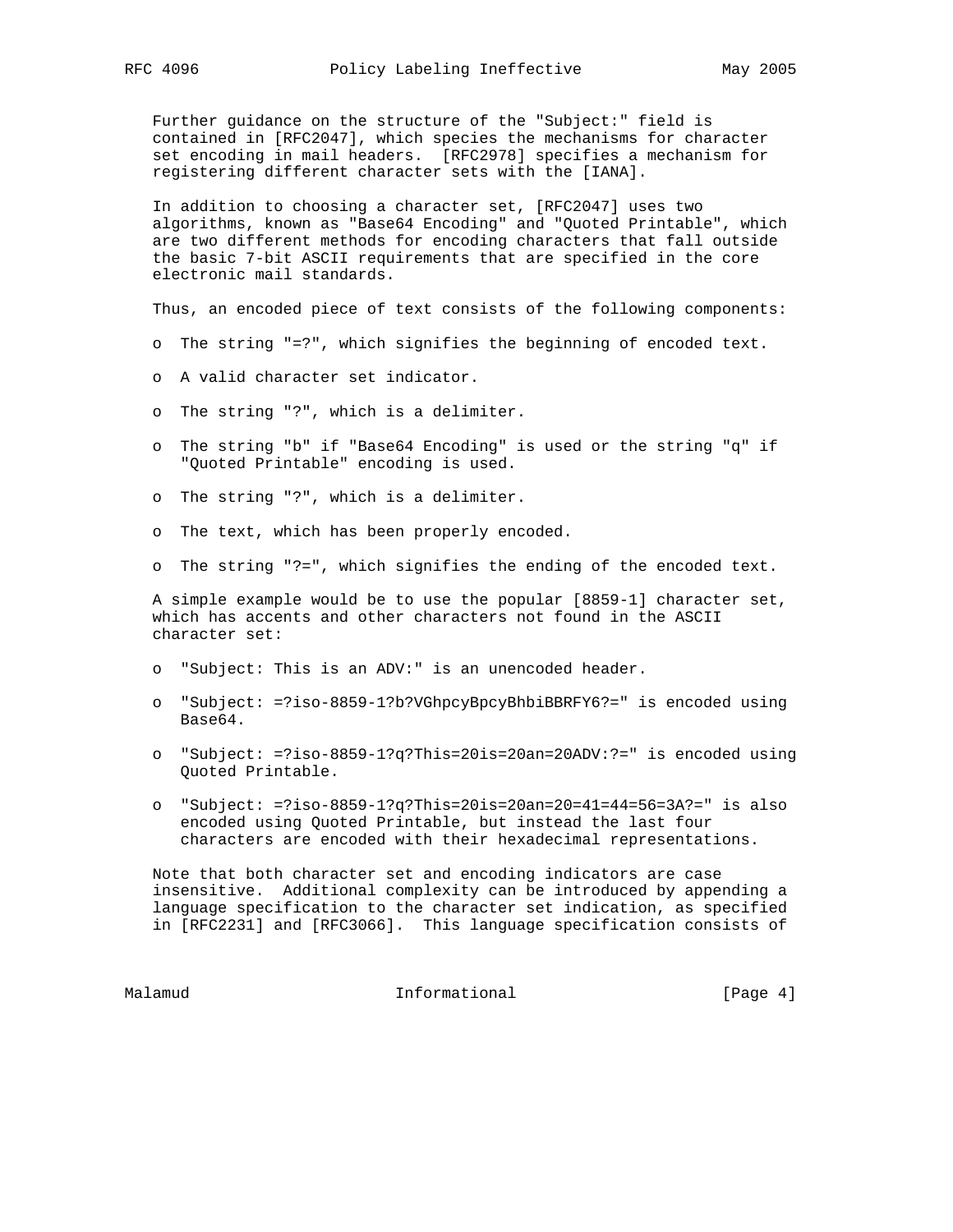the string "\*", followed by a valid language indicator. For example, "US-ASCII\*EN" indicates the "US-ASCII" character set and the English language.

 When a message is read, the "Subject:" field is decoded, with appropriate characters from the character set displayed to the user. Section 7 (Conformance) of [RFC2047] specifies that a conforming mail reading program must perform the following tasks:

 "The program must be able to display the unencoded text if the character set is "US-ASCII". For the ISO-8859-\* character sets, the mail reading program must at least be able to display the characters which are also in the ASCII set."

 However, there is no requirement for every system to have every character set. Mail readers that are unable to display a particular set of characters resort to a variety of strategies, including silently ignoring the unknown text, or generating an error or warning message.

 Two characteristics of many common Message User Agents (MUAs) (e.g., mail readers) are worth noting:

- o Although the subject line is, in theory, of unlimited length, many mail readers only show the reader the first few dozen characters.
- o Electronic mail is often transmitted through gateways, reaching pagers or cell phones with SMS capability. Those systems typically require short subject lines.
- 3. Implementing a Labeling Requirement

 In this section, we posit a hypothetical situation with two key players:

- o John Doe [Doe] is an attorney at the firm of Dewey, Cheatem & Howe, LLC [Stooges].
- o The Federal Trust Commission (FTC) has been entrusted with implementing a recent labeling requirement, promulgated by the Sovereign Government of Freedonia [Duck]. Specifically, President Firefly directed the FTC to "make sure that anybody spamming folks get the symbol 'spam:' in the subject line and or shoot them, if you can find them."

 Based on this directive, the FTC promulgated a very simple regulation which read: "Please obey the law." John Doe, being a lawyer, read the law, and promptly proceeded to spam everybody using a fairly

Malamud **Informational Informational** [Page 5]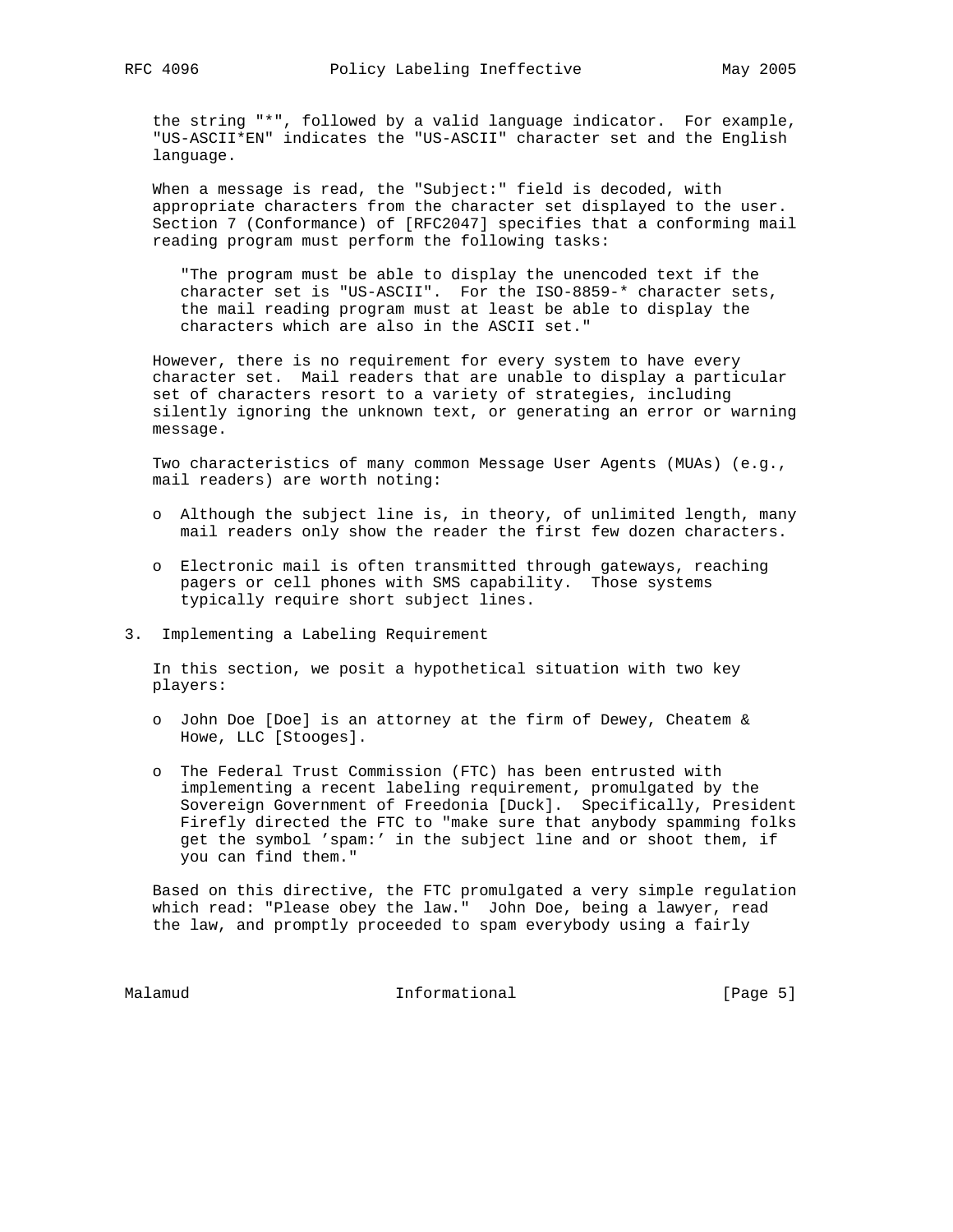obvious loophole: he made sure his subject line was really long, and he shoved all the stuff like "spam:" and the "@" symbol and other verbiage near the end of the 998 allowed characters. He was complying with the law, but of course, nobody saw the labels in their reader.

 Based on a periodic review, the FTC decided to be more specific, and re-promulgated their regulation as follows: "If you send spam, put 'spam:' at the \_beginning\_ of the subject line." The Freedonian FTC promptly received a visit from the Sylvanian Ambassador, who complained that this conflicted with his country's requirements under the Marx Doctrine to place the string "WATCH OUT! THE CONTENTS OF THIS MESSAGE ARE SUSPECT!" at the beginning of the subject line.

 The re-promulgation of the regulation was rescinded, more experts were called in, and a new regulation was issued: "Put it as close to the beginning of the subject line as you can, modulo any requirements by other governments." John Doe looked at this, scratched his head, and applied a clever little hack, picking the ISO [8859-8] character set for Hebrew, and duly spelling out the letters ":" Mem Alef Pe Samech.

Subject: =?iso-8859-8?q?=f1=f4=e0=ee=3a?=

 Some receivers of this message get an error message because they don't have Hebrew installed on their systems. Others get some cryptic indicator of a missing character set, such as "[?iso-8859-8?]".

 The FTC called a summit of leading thinkers, and the regulation was amended to read "but don't use languages that go from right to left or up and down instead of plain old left to right." Needless to say, the reaction from the Freedonian League for the Defense of Linguistic Diversity killed that proposed regulation really quickly.

 The commission continued the cycle of re-promulgation and refinement, but ultimately, the regulations continued to contain either a loophole, objectionable requirements, or violations of the relevant RFCs.

4. Subjects are For Humans, Not Labels

 The use of an unknown character set, or of a very, very long subject line are just two examples of how people can try to get around labeling requirements. In order to specify a regulation without ambiguity, it would need to be extremely complex in order to avoid loopholes such as these.

Malamud **Informational Informational** [Page 6]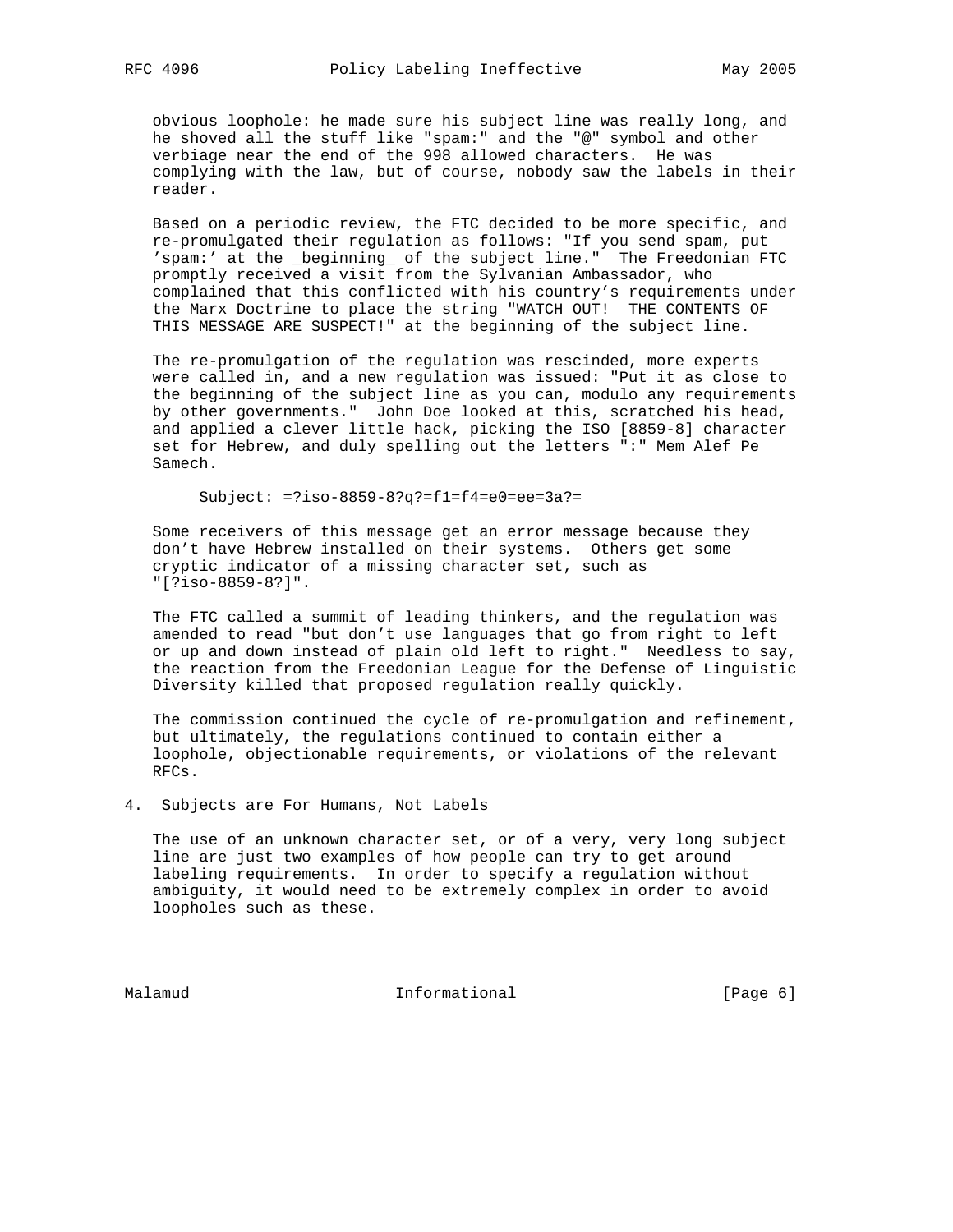Drafting of regulations is one issue, but there is another. Subject lines are used to specify, as [RFC2822] says, a "short string identifying the topic of the message."

 Any regulation has to compete with the other words in the subject, and this mixing of purposes makes it very difficult for a machine to filter out messages at the direction of the user. For example, if one looks for the "@" symbol, per the Korean law, checks have to be made that this symbol is not a legitimate part of a legitimate message.

 Not only do multiple labeling requirements compete with legitimate subject lines, but also there is no easy way for the sender of a legitimate message to effectively insert other labels that indicate to the recipient that-- although the message may have a required label-- it is actually a message the user might want to see, based on, for example, a prior relationship.

 Even if one considers only the sender of the message, it is very difficult to specify a loophole-free way of putting a specific label in a specific place. And, even if we could control what the sender does, it is an unfortunate fact of life that other agents may also alter the subject line. For example, mailing list management software and even personal email filtering systems will often "munge" the subject line to add information such as the name of a mailing list, or the fact that a message comes from a certain group of people. Such transformations have long been generally accepted as being potentially harmful [RFC0886], and are the subject of continued discussions, which are outside the scope of the present document (see [Koch] and [RFC3834]).

 The "Subject:" field is currently overloaded; it has become a handy place for a variety of agents to attempt to insert information. Because of that overloading, it is a poor location for specifying mandatory use of a label, because it is unlikely that label will "rise to the top" and become apparent to the reader of a message or even to the mail-filtering software that examines the mail before the user. The difficulty of implementing subject line labeling, without taking additional steps, has been noted by several other commentators, including [Moore-1], [Lessig], and [Levine]. Indeed, the problem is a general one. Keith Moore has pointed out seven good reasons why tags of any sort in the "Subject:" field have potential problems:

 <sup>1.</sup> The "Subject:" field space is not strictly limited and long fields can be folded.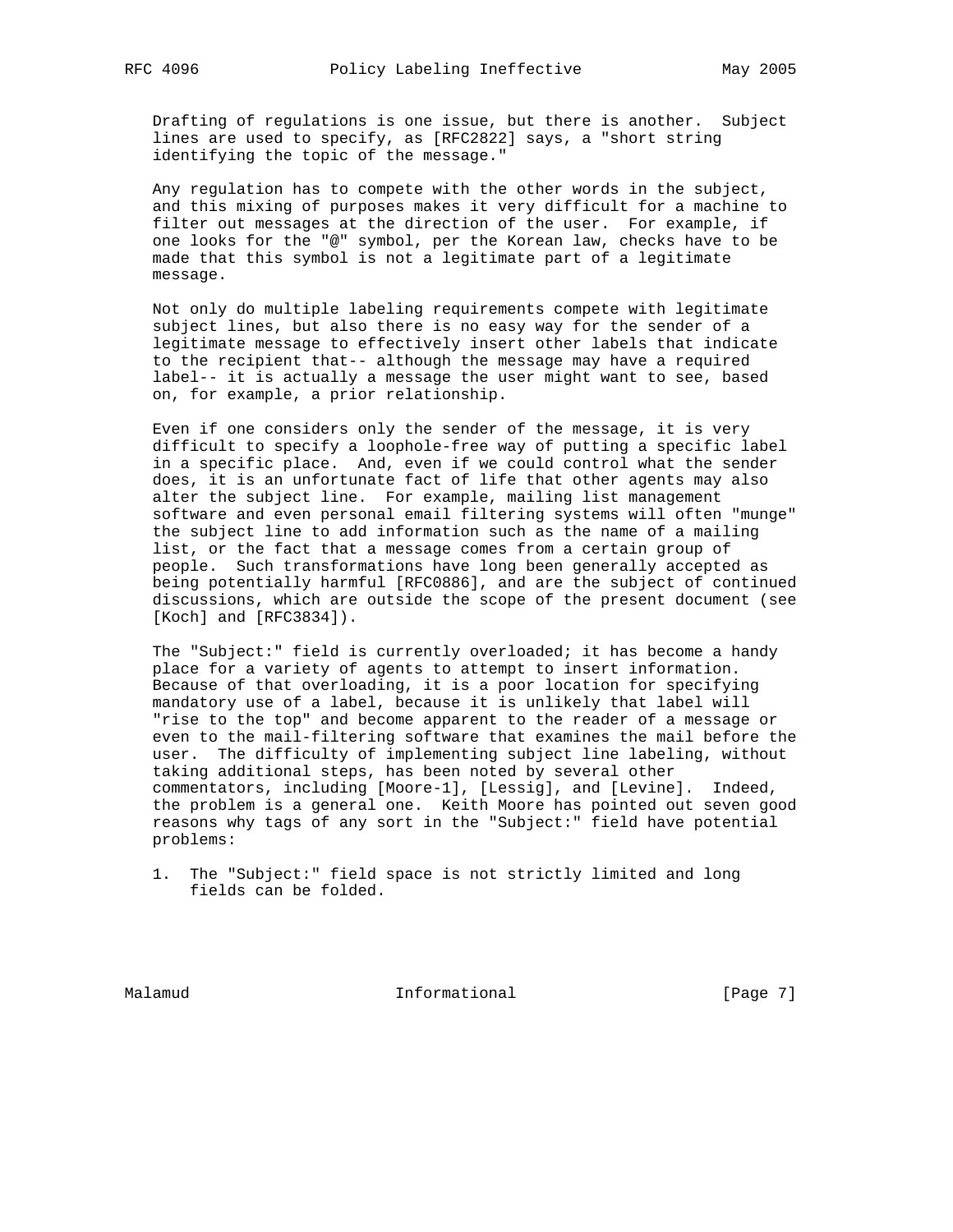- 2. PDAs, phones, and other devices and software have only a limited space to display the "Subject:" field.
- 3. A variety of different kinds of labels such as "ADV:" and "[Mailing List Name]" compete for scarce display space.
- 4. There are conflicting legal requirements from different jurisdictions.
- 5. There is a conflict between human use of the "Subject:" field and use of that field for filtering and filing:
	- \* Machine-readable tokens interfere with human readability.
	- \* Representation of human-readable text was not designed with machine interpretation in mind and, thus, does not have a canonical form.
- 6. Lack of support in a few existing mail readers for displaying information from elsewhere in the message header (e.g., from newly-defined fields), along with familiarity, motivates additional uses of the "Subject:", further compounding the problem.
- 7. Any text-based tags added or imposed by outside parties (i.e., those that are not the sender or recipient of the message) will not be reliably meaningful in the recipient's language.

Source: [Moore-2].

5. Solicitation Class Keywords

 [RFC3865] defines the "solicitation class keyword", an arbitrary label that can be associated with an electronic mail message and transported by the ESMTP mail service, as defined in [RFC2821] and related documents. Solicitation class keywords are formatted like domain names, but reversed. For example, the registrant of "example.com" might specify a particular solicitation class keyword such as "com.example.adv" that could be inserted in a "No-Solicit:" header or in a trace field. Anybody with a domain name can specify a solicitation class keyword, and anybody sending a message can use any solicitation class keyword that has been defined by themselves or by others.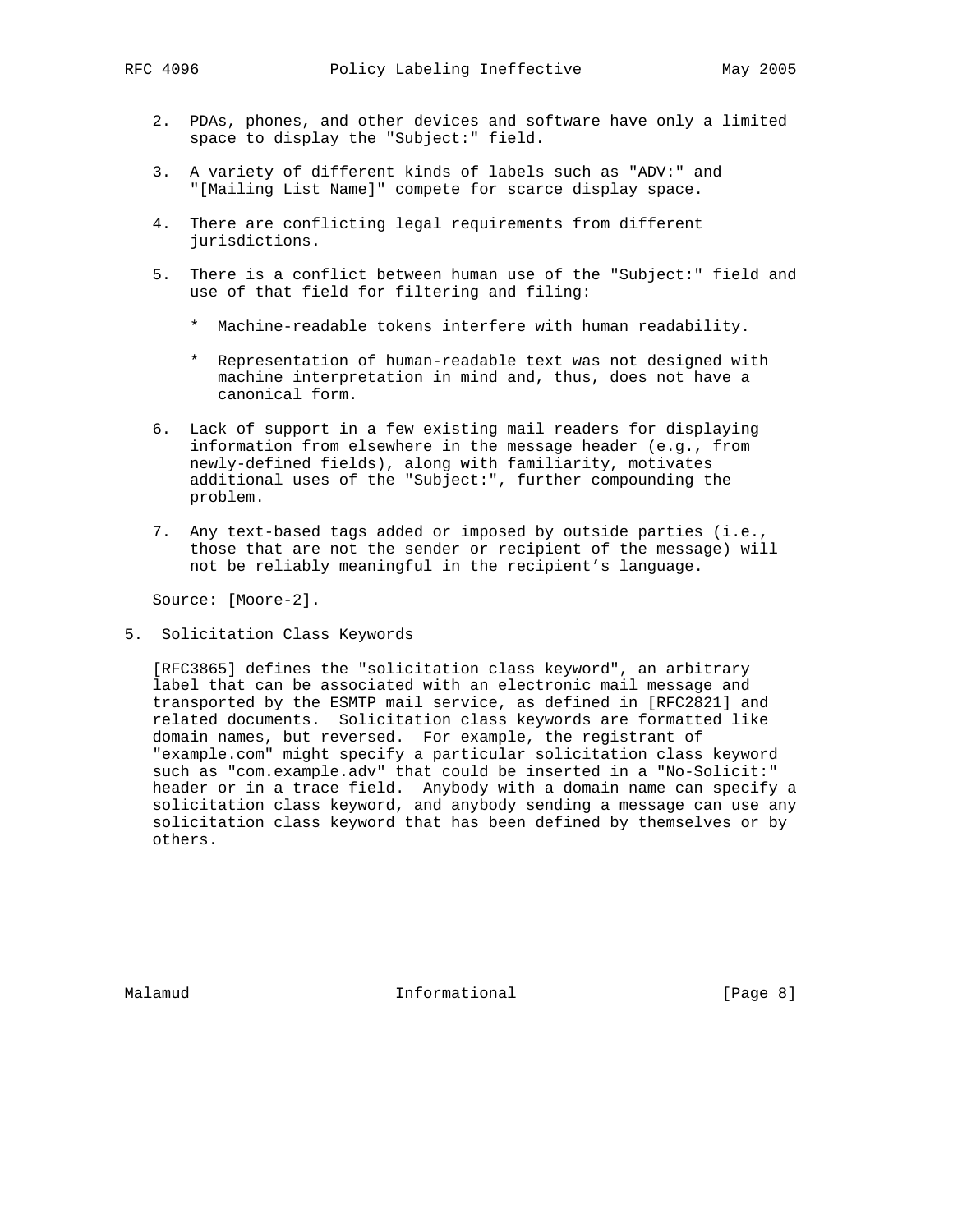This memo argues that the "No-Solicit:" approach is either a superior alternative or a necessary complement to "Subject:" field labeling requirements because:

- o One can specify very precisely what a label should be and where it should go using the "No-Solicit:" header, which is designed specifically for this purpose.
- o The sender of a message can add additional solicitation class keywords to help distinguish the message. For example, if the "Freedonian Direct Marketing Council" wished to form a voluntary consortium of direct marketers who subscribe to certain practices, they could specify a keyword (e.g., "org.example.freedonia.good.spam") and educate the public to set their filters to receive these types of messages.
- o Message Transfer Agents (MTAs) may insert solicitation class keywords in the "received:" trace fields, thus providing additional tools for recipients to use for filtering messages.
- o A recipient can also define a solicitation class keyword, a tool that allows them to give friends and correspondents a "pass key" so the recipient's mail filtering software always passes through messages containing that keyword.

 As can be seen, the solicitation class keyword approach is flexible enough to serve as a tool for government-mandated labeling and for other purposes as well.

 Most modern email software gives users a variety of filtering tools. For example, the popular Eudora program allows a user to specify the name of a message header, the desired match (e.g., a wild card or regular expression, or simply a phrase to match), and an action to take (e.g., moving the message to a particular folder, sounding an alarm, or even automatically deleting messages with harmful content such as viruses). There is one popular email reader that only allows filtering on selected fields, such as "To:", "From:", or "Subject:", but that program is the exception to the rule.

 In summary, for senders and receivers of email, use of the "No-Solicit:" mechanism would be simple to understand and use. For policy makers, it would be extremely simple to specify the format and placement of the solicitation class keyword. Needless to say, the issue of how to define what classes of messages are subject to such a requirement, and how to enforce it, are beyond the scope of this discussion.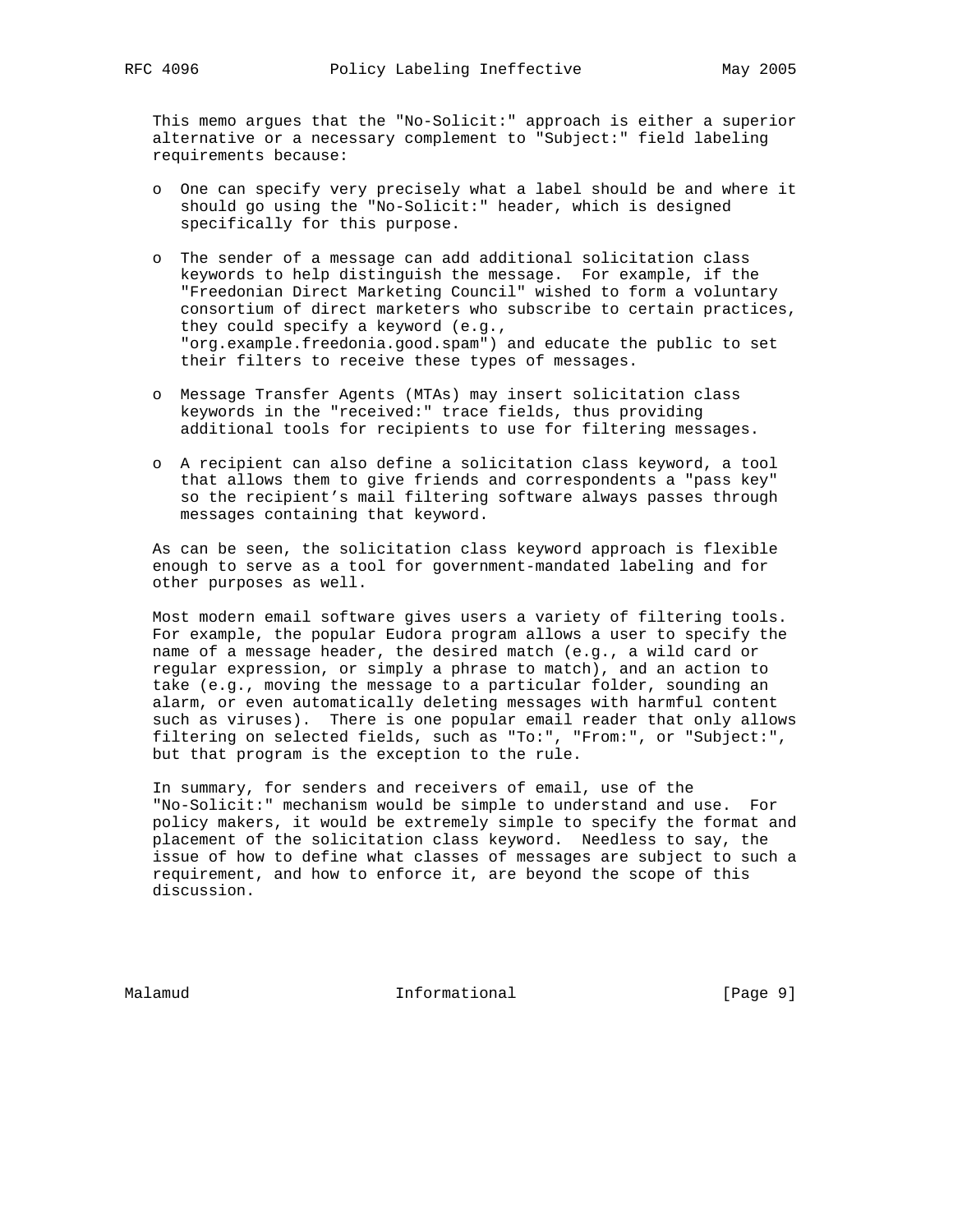# 6. Security Considerations

 The use of labels in the "Subject:" field gives users and policy makers an unwarranted illusion that certain classes of messages will be "flagged" correctly by the MUA of the recipient. The difficulty in specifying requirements for labels in the "Subject:" field in a precise, unambiguous manner makes it difficult for the MUA to systematically identify messages that are labeled; this leads to both false positive and false negative indications.

 In addition, conflicting labeling requirements by policy makers, as well as other current practices that use the "Subject:" for a variety of purposes, make that field "overloaded." In order to meet these conflicting requirements, software designers and bulk mail senders resort to a variety of tactics, some of which may violate fundamental requirements of the mail standards, such as the practice of an intermediate MTA inserting various labels into the "Subject:" field. Such practices increase the likelihood of non-compliant mail messages and, thus, threaten interoperability between implementations.

7. Recommendations

This document makes three recommendations:

- 1. There is widespread skepticism in the technical community that labels of any sort will be effective. Such labels should probably be avoided as ineffective at best.
- 2. Despite the widespread skepticism expressed in point 1, over 36 states in the U.S. and 27 countries have passed anti-spam measures, many of which require labels [Sorkin]. If such labels are to be used, despite the widespread skepticism expressed in point 1, there is a fairly broad consensus in the technical community that such labels should not be put in the "Subject:" field and should go in a designated header field.
- 3. If, despite points 1 and 2, a policy of mandating labels in the "Subject:" field is adopted, a complementary requirement to use the "No-Solicit:" should also be added.
- 8. Acknowledgements

 The author would like to thank the following for their helpful suggestions and reviews of this document: Joe Abley, Harald Alvestrand, Elwyn Davies, Alain Durand, Frank Ellermann, Ted Hardie, Tony Hansen, Scott Hollenbeck, Peter Koch, Bruce Lilly, Keith Moore, Pekka Savola, and Mark Townsley.

Malamud **Informational Informational** [Page 10]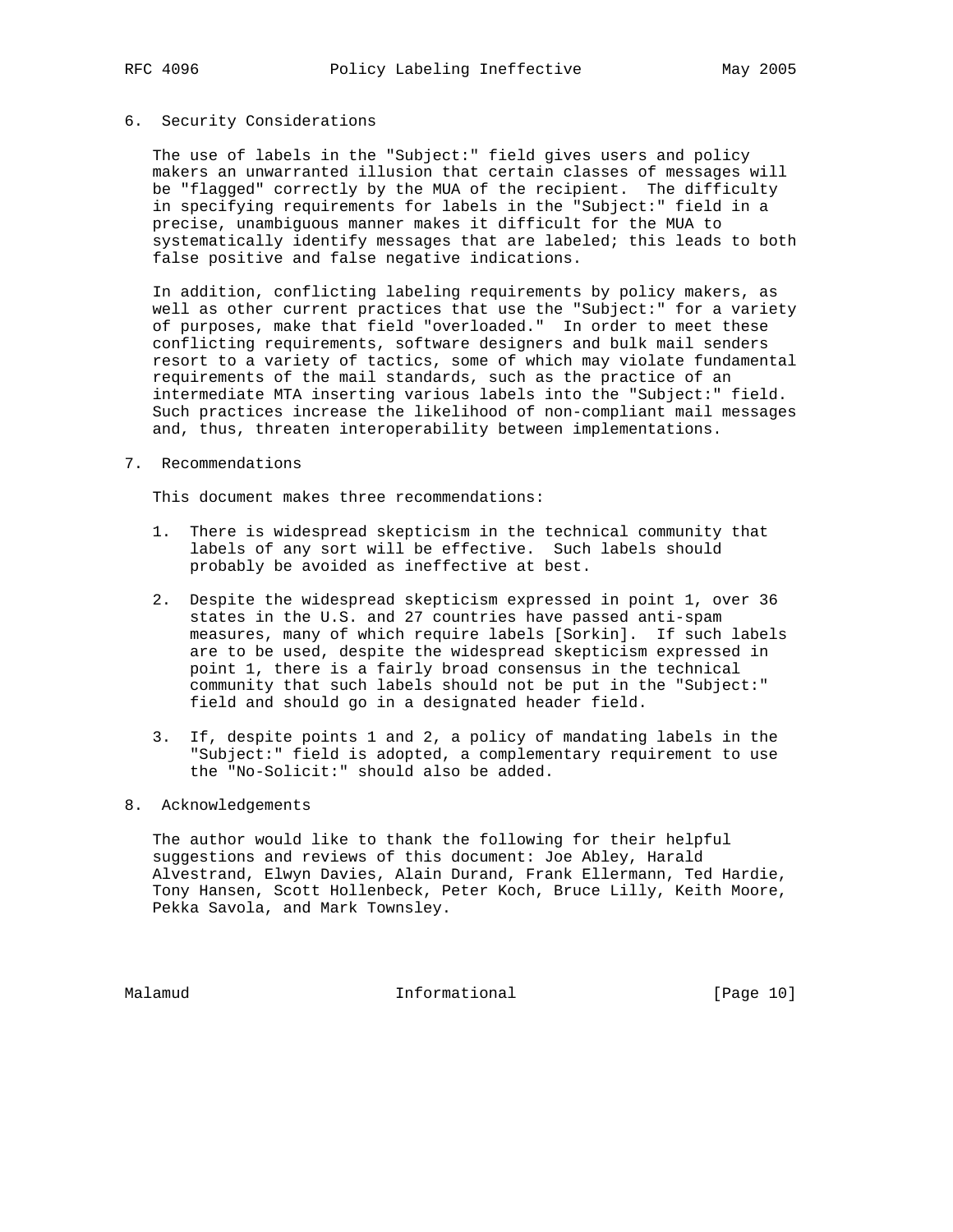# 9. References

- 9.1. Normative References
	- [IANA] IANA, "Registry of Official Names for Character Sets That May Be Used on the Internet", February 2004, <http://www.iana.org/assignments/character-sets>.
	- [RFC2047] Moore, K., "MIME (Multipurpose Internet Mail Extensions) Part Three: Message Header Extensions for Non-ASCII Text", RFC 2047, November 1996.
	- [RFC2119] Bradner, S., "Key words for use in RFCs to Indicate Requirement Levels", BCP 14, RFC 2119, March 1997.
	- [RFC2231] Freed, N. and K. Moore, "MIME Parameter Value and Encoded Word Extensions: Character Sets, Languages, and Continuations", RFC 2231, November 1997.
	- [RFC2821] Klensin, J., "Simple Mail Transfer Protocol", RFC 2821, April 2001.
	- [RFC2822] Resnick, P., "Internet Message Format", RFC 2822, April 2001.
	- [RFC2978] Freed, N. and J. Postel, "IANA Charset Registration Procedures", BCP 19, RFC 2978, October 2000.
	- [RFC3066] Alvestrand, H., "Tags for the Identification of Languages", BCP 47, RFC 3066, January 2001.
	- [RFC3865] Malamud, C., "A No Soliciting Simple Mail Transfer Protocol (SMTP) Service Extension", RFC 3865, September 2004.

## 9.2. Informative References

- [8859-1] International Organization for Standardization, "Information technology - 8-bit single byte coded graphic - character sets - Part 1: Latin alphabet No. 1, JTC1/ SC2", ISO Standard 8859-1, 1987.
- [8859-8] International Organization for Standardization, "Information Processing - 8-bit Single-Byte Coded Graphic Character Sets, Part 8: Latin/Hebrew alphabet", ISO Standard 8859-8, 1988.

Malamud **Informational Informational** [Page 11]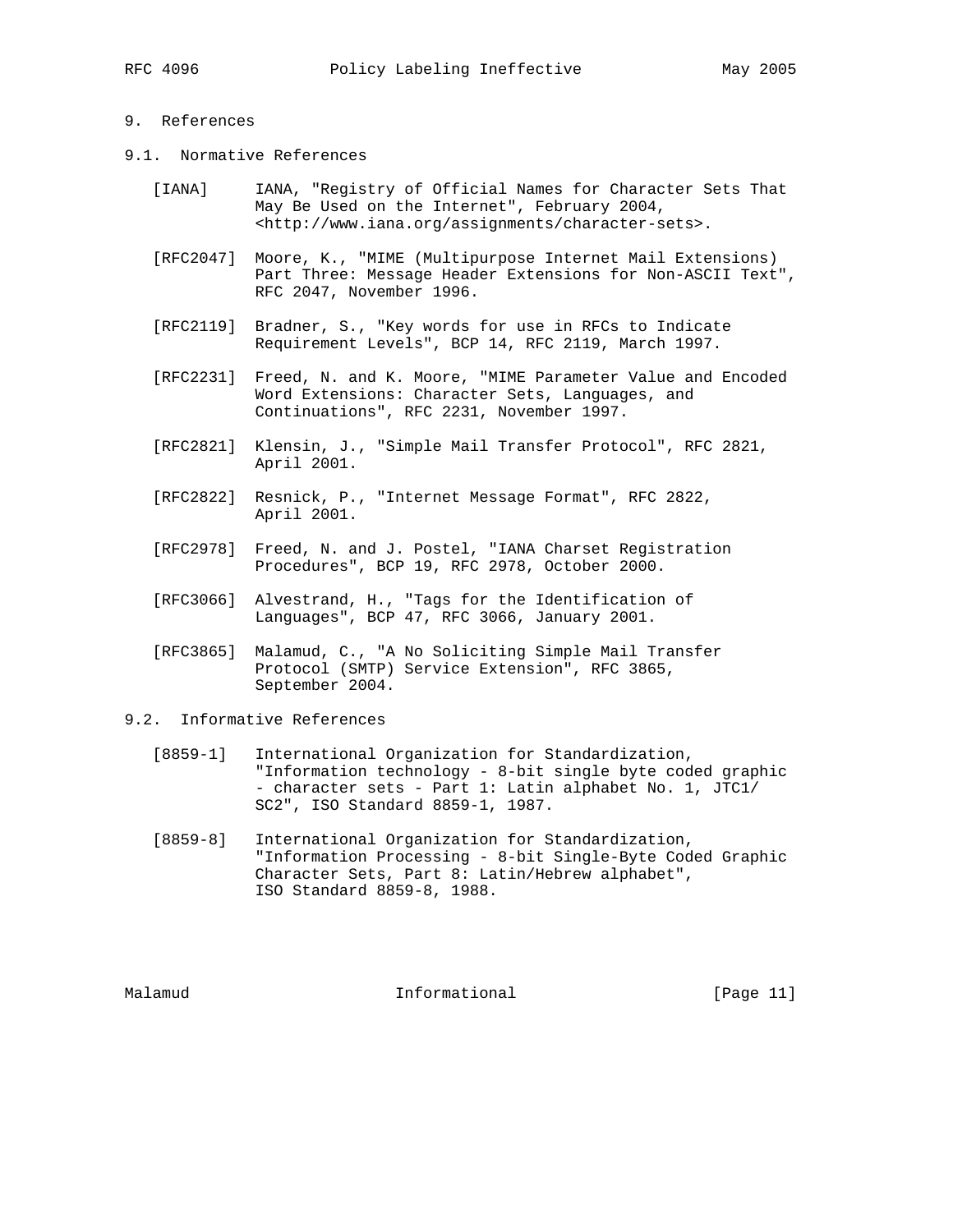- [Colorado] Sixty-Second General Assembly of the State of Colorado, "Colorado Junk Email Law", House Bill 1309, June 2000, <http://www.spamlaws.com/state/co.html>.
- [Doe] Frank Capra (Director), "Meet John Doe", IMDB Movie No. 0033891, 1941, <http://us.imdb.com/title/tt0033891/>.
- [Duck] The Mark Brothers, "Duck Soup", IMDB Movie No. 0023969, 1933, <http://us.imdb.com/title/tt0023969/>.
- [Florida] The Florida Bar, "Rules of Professional Conduct", 2005, <http://www.flabar.org/divexe/rrtfb.nsf/ WContents?OpenView&Start=1&Count=30&Expand=4.8#4.8>.
- [KISA] Korea Information Security Agency, "Korea Spam Response Center -- Legislation for Anti-Spam Regulations: Mandatory Indication of Advertisement", 2003, <http://www.spamcop.or.kr/eng/m\_2.html>.
- [Koch] Koch, P., "Subject: [tags] Considered Harmful", Work in Progress, November 2004.
- [Korea] National Assembly of the Republic of Korea, "Act on Promotion of Information and Communication and Communications Network Utilization and Information Protection of 2001", 2001, <http://www.mic.go.kr/eng/res/ res\_pub\_db/res\_pub\_mic\_wp/2003/whitepaper2003/in3\_7.htm>.
- [Lessig] Lessig, L., "How to unspam the Internet", The Philadelphia Inquirer, May 2003, <http://www.philly.com/ mld/inquirer/news/editorial/5778539.htm?1c>.
- [Levine] Levine, J., "Comments In the Matter of: REPORT TO CONGRESS PURSUANT TO CAN-SPAM ACT", Federal Trade Commission, Matter No. PO44405, February 2004, <http://www.ftc.gov/ reports/dneregistry/xscripts/dne040226pm.pdf>.
- [Moore-1] Moore, K., "Individual Comment of Mr. Keith Moore Re: Label for E-mail Messages", Federal Trade Commission of the U.S., NPRM Comment RIN 3084-AA96, February 2004, <http ://www.ftc.gov/os/comments/adultemaillabeling/ 040216moore.pdf>.
- [Moore-2] Moore, K., "E-mail Message to the Author and the IESG", March 2005.

Malamud **Informational Informational** [Page 12]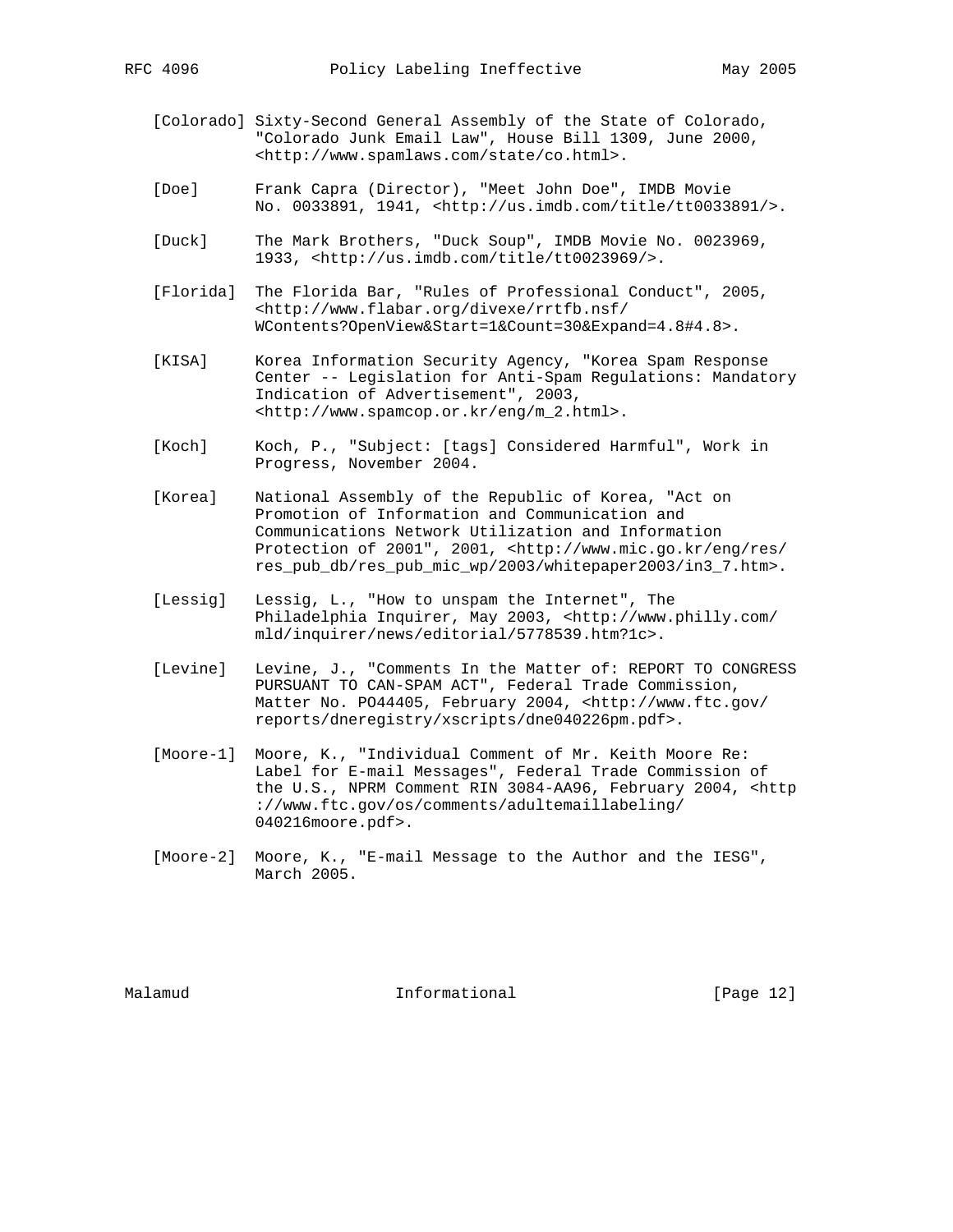- [RFC0886] Rose, M., "Proposed standard for message header munging", RFC 886, December 1983.
- [RFC3834] Moore, K., "Recommendations for Automatic Responses to Electronic Mail", RFC 3834, August 2004.
- [Sorkin] Sorkin, D., "http://www.spamlaws.com/", 2005, <http://www.spamlaws.com/>.
- [Stooges] The Three Stooges, "Heavenly Daze", IMDB Movie No. 0040429, 1948, <http://us.imdb.com/title/tt0040429/>.
- [US] United States Congress, "The Controlling the Assault of Non-Solicited Pornography and Marketing Act of 2003 (CAN- SPAM Act of 2003)", Public Law 108-187, 117 STAT. 2699, 15 USC 7701, December 2003, <http://frwebgate.access.gpo.gov/ cgi-bin/getdoc.cgi?dbname=108\_cong\_public\_laws &docid=f:publ187.108.pdf>.

Author's Address

 Carl Malamud Memory Palace Press PO Box 300 Sixes, OR 97476 US

EMail: carl@media.org

Malamud **Informational Informational** [Page 13]